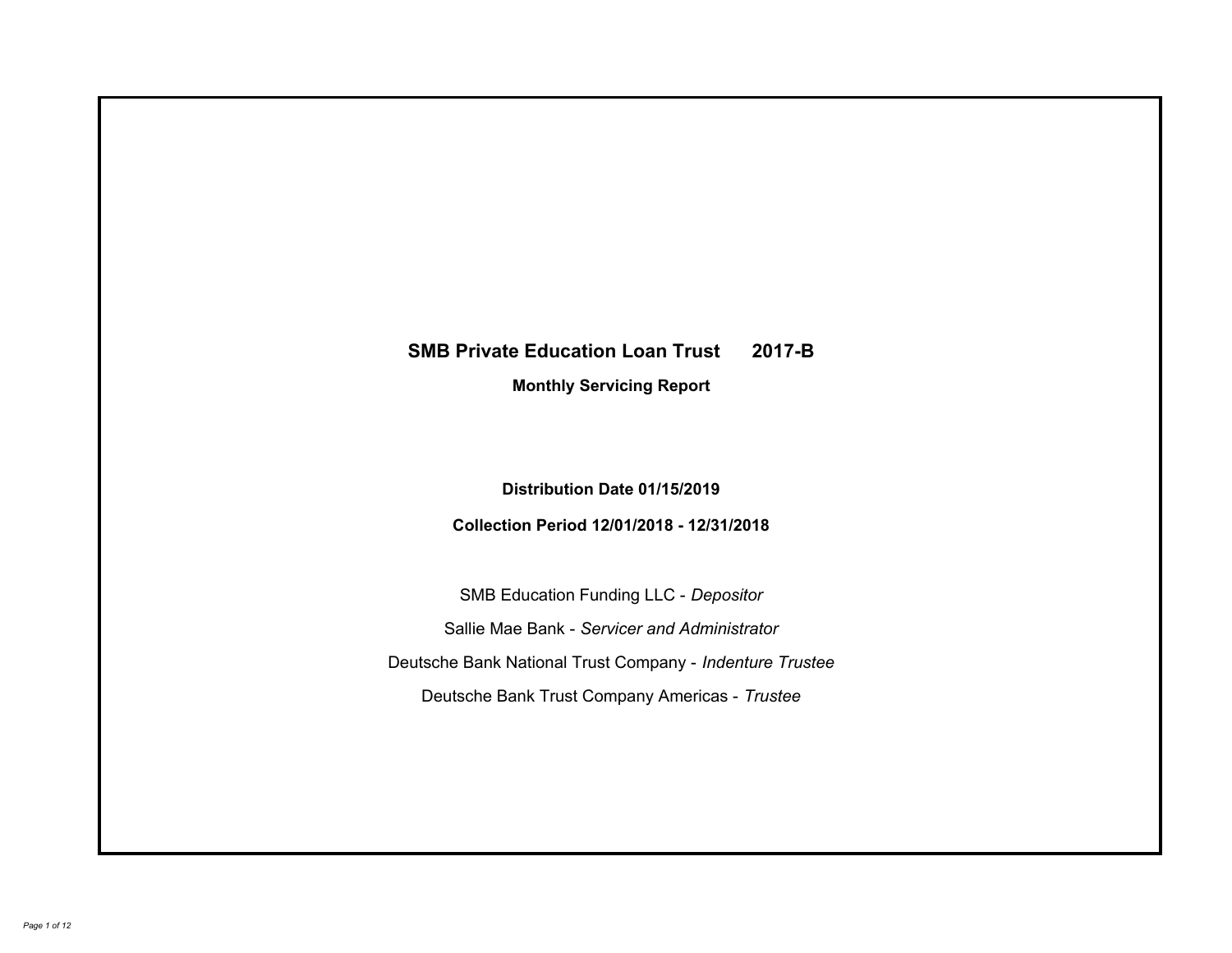| Α | <b>Student Loan Portfolio Characteristics</b>   |                                              | <b>Settlement Date</b><br>11/08/2017 | 11/30/2018            | 12/31/2018            |
|---|-------------------------------------------------|----------------------------------------------|--------------------------------------|-----------------------|-----------------------|
|   | <b>Principal Balance</b>                        |                                              | \$701,477,893.40                     | \$623,464,190.96      | \$617,414,892.94      |
|   | Interest to be Capitalized Balance              |                                              | 46,726,543.99                        | 40,833,939.22         | 38,516,293.43         |
|   | Pool Balance                                    |                                              | \$748,204,437.39                     | \$664,298,130.18      | \$655,931,186.37      |
|   | Weighted Average Coupon (WAC)                   |                                              |                                      |                       |                       |
|   |                                                 | WAC1 (Contractual Interest Rate on the Loan) | 8.97%                                | 9.77%                 | 9.96%                 |
|   | WAC2 (Average of Applicable Interest Rate)      |                                              | 8.94%                                | 9.72%                 | 9.90%                 |
|   | WAC3 (Average of Actual Interest Rate)          |                                              | 8.86%                                | 9.63%                 | 9.82%                 |
|   | Weighted Average Remaining Term                 |                                              | 135.09                               | 130.70                | 130.23                |
|   | Number of Loans                                 |                                              | 66,252                               | 58,991                | 58,309                |
|   | Number of Borrowers<br>Pool Factor              |                                              | 63,554                               | 56,658<br>0.887856443 | 55,998<br>0.876673745 |
|   | Since Issued Total Constant Prepayment Rate (1) |                                              |                                      | 9.62%                 | 9.79%                 |
|   |                                                 |                                              |                                      |                       |                       |
| B | <b>Debt Securities</b>                          | Cusip/Isin                                   | 12/17/2018                           |                       | 01/15/2019            |
|   | A <sub>1</sub>                                  | 83189DAA8                                    | \$89,377,277.91                      |                       | \$78,353,375.99       |
|   | A <sub>2</sub> A                                | 83189DAB6                                    | \$268,000,000.00                     |                       | \$268,000,000.00      |
|   | A <sub>2</sub> B                                | 83189DAC4                                    | \$132,000,000.00                     |                       | \$132,000,000.00      |
|   | B                                               | 83189DAD2                                    | \$50,000,000.00                      |                       | \$50,000,000.00       |
|   |                                                 |                                              |                                      |                       |                       |
| C | <b>Certificates</b>                             | <b>Cusip/Isin</b>                            | 12/17/2018                           |                       | 01/15/2019            |
|   | Residual                                        | 83189D100                                    | \$100,000.00                         |                       | \$100,000.00          |
|   |                                                 |                                              |                                      |                       |                       |
| D | <b>Account Balances</b>                         |                                              | 12/17/2018                           |                       | 01/15/2019            |
|   | Reserve Account Balance                         |                                              | \$1,891,480.00                       |                       | \$1,891,480.00        |
|   |                                                 |                                              |                                      |                       |                       |
| Е | <b>Asset / Liability</b>                        |                                              | 12/17/2018                           |                       | 01/15/2019            |
|   | Overcollateralization Percentage                |                                              | 18.80%                               |                       | 19.45%                |
|   | Specified Overcollateralization Amount          |                                              | \$199,289,439.05                     |                       | \$196,779,355.91      |
|   | <b>Actual Overcollateralization Amount</b>      |                                              | \$124,920,852.27                     |                       | \$127,577,810.38      |

(1) For additional information, see 'Since Issued CPR Methodology' found on page 11 of this report.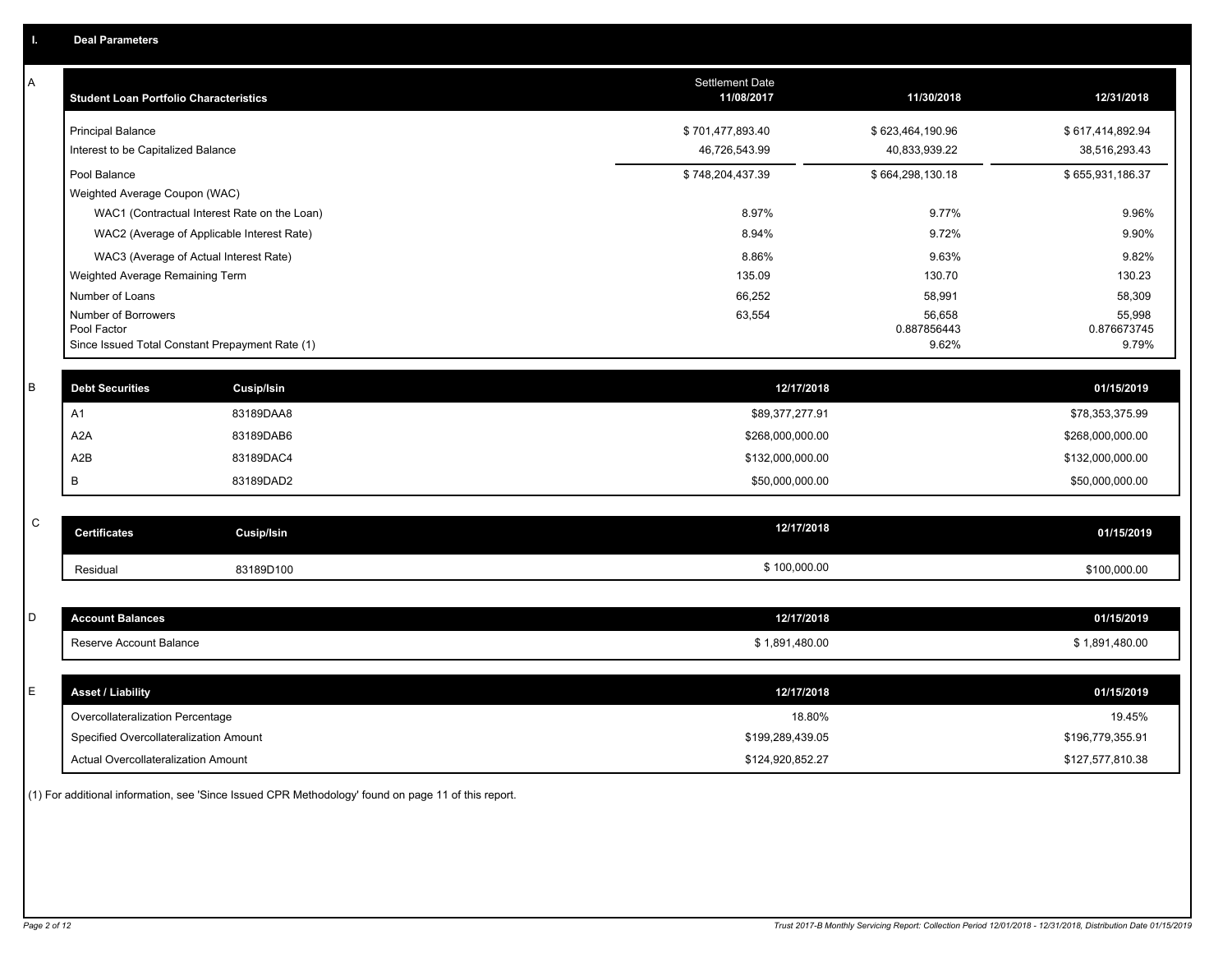### **II. 2017-B Trust Activity 12/01/2018 through 12/31/2018**

| <b>Borrower Principal</b><br>9,601,709.15<br><b>Consolidation Activity Principal</b><br>0.00<br>0.00<br>Seller Principal Reimbursement<br>0.00<br>Servicer Principal Reimbursement<br>0.00<br>Delinquent Principal Purchases by Servicer<br>66,993.82<br><b>Other Principal Deposits</b><br>\$9,668,702.97<br><b>Total Principal Receipts</b><br>B<br><b>Student Loan Interest Receipts</b><br><b>Borrower Interest</b><br>3,019,843.59<br>0.00<br><b>Consolidation Activity Interest</b><br>0.00<br>Seller Interest Reimbursement<br>0.00<br>Servicer Interest Reimbursement<br>0.00<br>Delinquent Interest Purchases by Servicer<br>201.25<br><b>Other Interest Deposits</b><br>\$3,020,044.84<br><b>Total Interest Receipts</b><br>C<br><b>Recoveries on Realized Losses</b><br>\$45,836.94<br>D<br><b>Investment Income</b><br>\$25,943.35<br>Ε<br><b>Funds Borrowed from Next Collection Period</b><br>\$0.00<br>F<br>\$0.00<br><b>Funds Repaid from Prior Collection Period</b><br>G<br>\$0.00<br>Loan Sale or Purchase Proceeds<br>\$0.00<br>Н<br>Initial Deposits to Distribution Account<br>\$0.00<br><b>Excess Transferred from Other Accounts</b><br><b>Borrower Benefit Reimbursements</b><br>\$0.00<br>J<br><b>Other Deposits</b><br>\$0.00<br>Κ<br>L<br><b>Other Fees Collected</b><br>\$0.00<br>М<br><b>AVAILABLE FUNDS</b><br>\$12,760,528.10<br>N<br>Non-Cash Principal Activity During Collection Period<br>\$3,619,404.95<br>O<br>Aggregate Purchased Amounts by the Depositor, Servicer or Seller<br>\$67,195.07<br>P<br>\$0.00<br>Aggregate Loan Substitutions | Α | <b>Student Loan Principal Receipts</b> |  |
|-------------------------------------------------------------------------------------------------------------------------------------------------------------------------------------------------------------------------------------------------------------------------------------------------------------------------------------------------------------------------------------------------------------------------------------------------------------------------------------------------------------------------------------------------------------------------------------------------------------------------------------------------------------------------------------------------------------------------------------------------------------------------------------------------------------------------------------------------------------------------------------------------------------------------------------------------------------------------------------------------------------------------------------------------------------------------------------------------------------------------------------------------------------------------------------------------------------------------------------------------------------------------------------------------------------------------------------------------------------------------------------------------------------------------------------------------------------------------------------------------------------------------------------------------------------------------------------|---|----------------------------------------|--|
|                                                                                                                                                                                                                                                                                                                                                                                                                                                                                                                                                                                                                                                                                                                                                                                                                                                                                                                                                                                                                                                                                                                                                                                                                                                                                                                                                                                                                                                                                                                                                                                     |   |                                        |  |
|                                                                                                                                                                                                                                                                                                                                                                                                                                                                                                                                                                                                                                                                                                                                                                                                                                                                                                                                                                                                                                                                                                                                                                                                                                                                                                                                                                                                                                                                                                                                                                                     |   |                                        |  |
|                                                                                                                                                                                                                                                                                                                                                                                                                                                                                                                                                                                                                                                                                                                                                                                                                                                                                                                                                                                                                                                                                                                                                                                                                                                                                                                                                                                                                                                                                                                                                                                     |   |                                        |  |
|                                                                                                                                                                                                                                                                                                                                                                                                                                                                                                                                                                                                                                                                                                                                                                                                                                                                                                                                                                                                                                                                                                                                                                                                                                                                                                                                                                                                                                                                                                                                                                                     |   |                                        |  |
|                                                                                                                                                                                                                                                                                                                                                                                                                                                                                                                                                                                                                                                                                                                                                                                                                                                                                                                                                                                                                                                                                                                                                                                                                                                                                                                                                                                                                                                                                                                                                                                     |   |                                        |  |
|                                                                                                                                                                                                                                                                                                                                                                                                                                                                                                                                                                                                                                                                                                                                                                                                                                                                                                                                                                                                                                                                                                                                                                                                                                                                                                                                                                                                                                                                                                                                                                                     |   |                                        |  |
|                                                                                                                                                                                                                                                                                                                                                                                                                                                                                                                                                                                                                                                                                                                                                                                                                                                                                                                                                                                                                                                                                                                                                                                                                                                                                                                                                                                                                                                                                                                                                                                     |   |                                        |  |
|                                                                                                                                                                                                                                                                                                                                                                                                                                                                                                                                                                                                                                                                                                                                                                                                                                                                                                                                                                                                                                                                                                                                                                                                                                                                                                                                                                                                                                                                                                                                                                                     |   |                                        |  |
|                                                                                                                                                                                                                                                                                                                                                                                                                                                                                                                                                                                                                                                                                                                                                                                                                                                                                                                                                                                                                                                                                                                                                                                                                                                                                                                                                                                                                                                                                                                                                                                     |   |                                        |  |
|                                                                                                                                                                                                                                                                                                                                                                                                                                                                                                                                                                                                                                                                                                                                                                                                                                                                                                                                                                                                                                                                                                                                                                                                                                                                                                                                                                                                                                                                                                                                                                                     |   |                                        |  |
|                                                                                                                                                                                                                                                                                                                                                                                                                                                                                                                                                                                                                                                                                                                                                                                                                                                                                                                                                                                                                                                                                                                                                                                                                                                                                                                                                                                                                                                                                                                                                                                     |   |                                        |  |
|                                                                                                                                                                                                                                                                                                                                                                                                                                                                                                                                                                                                                                                                                                                                                                                                                                                                                                                                                                                                                                                                                                                                                                                                                                                                                                                                                                                                                                                                                                                                                                                     |   |                                        |  |
|                                                                                                                                                                                                                                                                                                                                                                                                                                                                                                                                                                                                                                                                                                                                                                                                                                                                                                                                                                                                                                                                                                                                                                                                                                                                                                                                                                                                                                                                                                                                                                                     |   |                                        |  |
|                                                                                                                                                                                                                                                                                                                                                                                                                                                                                                                                                                                                                                                                                                                                                                                                                                                                                                                                                                                                                                                                                                                                                                                                                                                                                                                                                                                                                                                                                                                                                                                     |   |                                        |  |
|                                                                                                                                                                                                                                                                                                                                                                                                                                                                                                                                                                                                                                                                                                                                                                                                                                                                                                                                                                                                                                                                                                                                                                                                                                                                                                                                                                                                                                                                                                                                                                                     |   |                                        |  |
|                                                                                                                                                                                                                                                                                                                                                                                                                                                                                                                                                                                                                                                                                                                                                                                                                                                                                                                                                                                                                                                                                                                                                                                                                                                                                                                                                                                                                                                                                                                                                                                     |   |                                        |  |
|                                                                                                                                                                                                                                                                                                                                                                                                                                                                                                                                                                                                                                                                                                                                                                                                                                                                                                                                                                                                                                                                                                                                                                                                                                                                                                                                                                                                                                                                                                                                                                                     |   |                                        |  |
|                                                                                                                                                                                                                                                                                                                                                                                                                                                                                                                                                                                                                                                                                                                                                                                                                                                                                                                                                                                                                                                                                                                                                                                                                                                                                                                                                                                                                                                                                                                                                                                     |   |                                        |  |
|                                                                                                                                                                                                                                                                                                                                                                                                                                                                                                                                                                                                                                                                                                                                                                                                                                                                                                                                                                                                                                                                                                                                                                                                                                                                                                                                                                                                                                                                                                                                                                                     |   |                                        |  |
|                                                                                                                                                                                                                                                                                                                                                                                                                                                                                                                                                                                                                                                                                                                                                                                                                                                                                                                                                                                                                                                                                                                                                                                                                                                                                                                                                                                                                                                                                                                                                                                     |   |                                        |  |
|                                                                                                                                                                                                                                                                                                                                                                                                                                                                                                                                                                                                                                                                                                                                                                                                                                                                                                                                                                                                                                                                                                                                                                                                                                                                                                                                                                                                                                                                                                                                                                                     |   |                                        |  |
|                                                                                                                                                                                                                                                                                                                                                                                                                                                                                                                                                                                                                                                                                                                                                                                                                                                                                                                                                                                                                                                                                                                                                                                                                                                                                                                                                                                                                                                                                                                                                                                     |   |                                        |  |
|                                                                                                                                                                                                                                                                                                                                                                                                                                                                                                                                                                                                                                                                                                                                                                                                                                                                                                                                                                                                                                                                                                                                                                                                                                                                                                                                                                                                                                                                                                                                                                                     |   |                                        |  |
|                                                                                                                                                                                                                                                                                                                                                                                                                                                                                                                                                                                                                                                                                                                                                                                                                                                                                                                                                                                                                                                                                                                                                                                                                                                                                                                                                                                                                                                                                                                                                                                     |   |                                        |  |
|                                                                                                                                                                                                                                                                                                                                                                                                                                                                                                                                                                                                                                                                                                                                                                                                                                                                                                                                                                                                                                                                                                                                                                                                                                                                                                                                                                                                                                                                                                                                                                                     |   |                                        |  |
|                                                                                                                                                                                                                                                                                                                                                                                                                                                                                                                                                                                                                                                                                                                                                                                                                                                                                                                                                                                                                                                                                                                                                                                                                                                                                                                                                                                                                                                                                                                                                                                     |   |                                        |  |
|                                                                                                                                                                                                                                                                                                                                                                                                                                                                                                                                                                                                                                                                                                                                                                                                                                                                                                                                                                                                                                                                                                                                                                                                                                                                                                                                                                                                                                                                                                                                                                                     |   |                                        |  |
|                                                                                                                                                                                                                                                                                                                                                                                                                                                                                                                                                                                                                                                                                                                                                                                                                                                                                                                                                                                                                                                                                                                                                                                                                                                                                                                                                                                                                                                                                                                                                                                     |   |                                        |  |
|                                                                                                                                                                                                                                                                                                                                                                                                                                                                                                                                                                                                                                                                                                                                                                                                                                                                                                                                                                                                                                                                                                                                                                                                                                                                                                                                                                                                                                                                                                                                                                                     |   |                                        |  |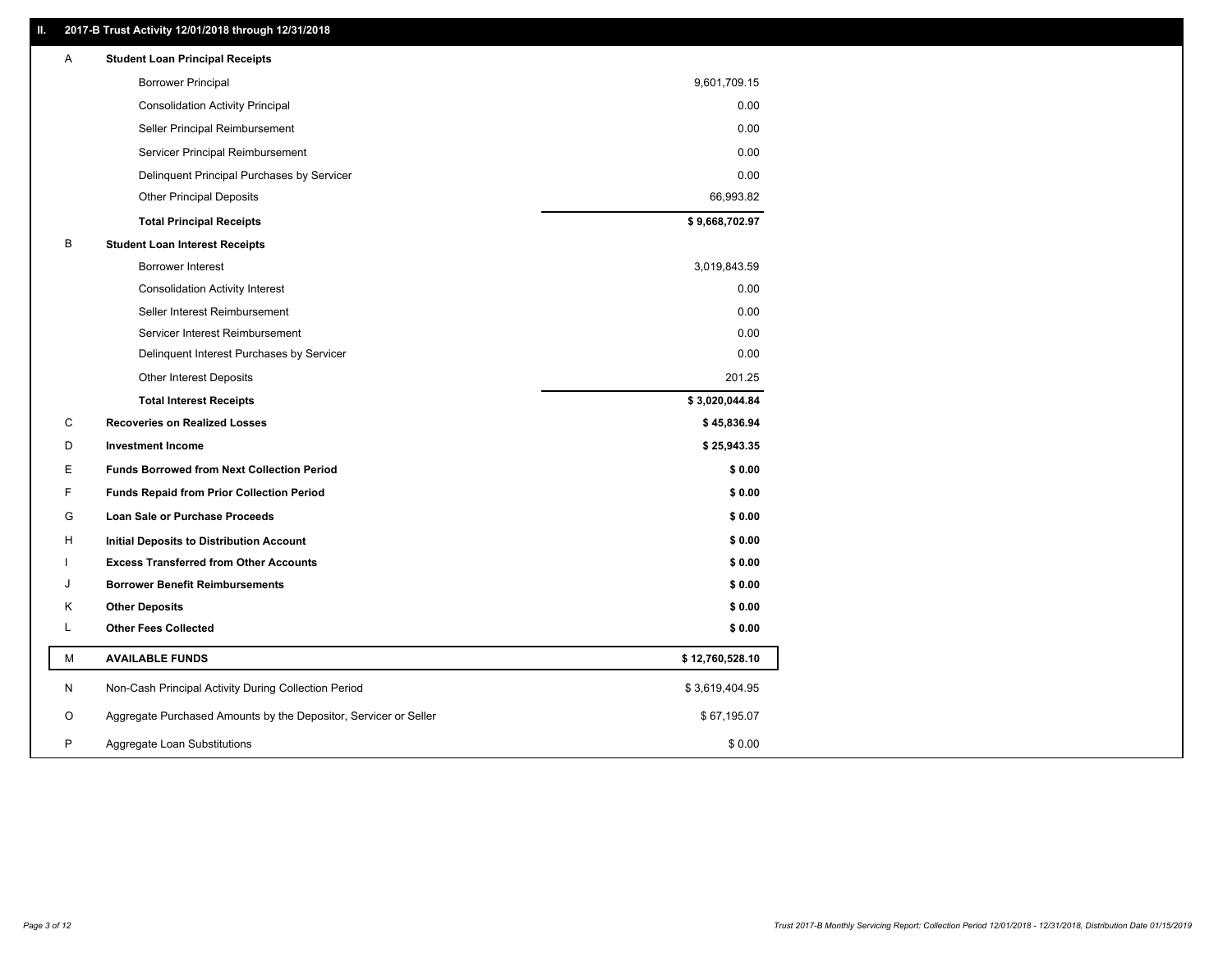|                   |                       |                          |         |                                                                  |                | <b>Loans by Repayment Status</b>                                                                                               |        |                |                            |         |         |
|-------------------|-----------------------|--------------------------|---------|------------------------------------------------------------------|----------------|--------------------------------------------------------------------------------------------------------------------------------|--------|----------------|----------------------------|---------|---------|
|                   |                       |                          |         | 12/31/2018                                                       | 11/30/2018     |                                                                                                                                |        |                |                            |         |         |
|                   |                       | <b>Wtd Avg</b><br>Coupon | # Loans | <b>Principal and</b><br><b>Interest Accrued</b><br>to Capitalize | % of Principal | Principal and<br>% of Loans in<br><b>Wtd Avg</b><br><b>Interest Accrued</b><br>to Capitalize<br>Repay (1)<br># Loans<br>Coupon |        | % of Principal | % of Loans in<br>Repay (1) |         |         |
| INTERIM:          | IN SCHOOL             | 10.74%                   | 8,102   | \$102,911,352.14                                                 | 15.689%        | $-$ %                                                                                                                          | 10.54% | 8,483          | \$106,808,094.32           | 16.078% | $-$ %   |
|                   | <b>GRACE</b>          | 10.47%                   | 1,597   | \$19,347,757.43                                                  | 2.950%         | $-$ %                                                                                                                          | 10.27% | 2,204          | \$27,646,281.83            | 4.162%  | $-$ %   |
|                   | <b>DEFERMENT</b>      | 10.56%                   | 2,529   | \$28,680,588.45                                                  | 4.372%         | $-$ %                                                                                                                          | 10.37% | 2,581          | \$28,844,253.12            | 4.342%  | $-$ %   |
| <b>REPAYMENT:</b> | <b>CURRENT</b>        | 9.51%                    | 43,421  | \$469,605,105.93                                                 | 71.594%        | 92.993%                                                                                                                        | 9.32%  | 43,292         | \$468,709,097.45           | 70.557% | 93.555% |
|                   | 31-60 DAYS DELINQUENT | 10.58%                   | 636     | \$7,824,867.91                                                   | 1.193%         | 1.550%                                                                                                                         | 10.30% | 554            | \$6,620,417.06             | 0.997%  | 1.321%  |
|                   | 61-90 DAYS DELINQUENT | 10.44%                   | 262     | \$2,837,102.10                                                   | 0.433%         | 0.562%                                                                                                                         | 9.79%  | 197            | \$2,387,938.60             | 0.359%  | 0.477%  |
|                   | > 90 DAYS DELINQUENT  | 10.48%                   | 137     | \$1,754,657.54                                                   | 0.268%         | 0.347%                                                                                                                         | 10.48% | 139            | \$1,611,618.20             | 0.243%  | 0.322%  |
|                   | <b>FORBEARANCE</b>    | 10.14%                   | 1,625   | \$22,969,754.87                                                  | 3.502%         | 4.549%                                                                                                                         | 9.91%  | 1,541          | \$21,670,429.60            | 3.262%  | 4.325%  |
| <b>TOTAL</b>      |                       |                          | 58,309  | \$655,931,186.37                                                 | 100.00%        | 100.00%                                                                                                                        |        | 58,991         | \$664,298,130.18           | 100.00% | 100.00% |

Percentages may not total 100% due to rounding \*

1 Loans classified in "Repayment" include any loan for which interim interest only, \$25 fixed payments or full principal and interest payments are due.

|                         |                                                                                                                            |                          |         |                                                           | <b>Loans by Borrower Status</b>                                                                                                                             |         |        |                |                                |         |         |
|-------------------------|----------------------------------------------------------------------------------------------------------------------------|--------------------------|---------|-----------------------------------------------------------|-------------------------------------------------------------------------------------------------------------------------------------------------------------|---------|--------|----------------|--------------------------------|---------|---------|
|                         |                                                                                                                            |                          |         | 12/31/2018                                                |                                                                                                                                                             |         |        |                | 11/30/2018                     |         |         |
|                         |                                                                                                                            | <b>Wtd Avg</b><br>Coupon | # Loans | Principal and<br><b>Interest Accrued</b><br>to Capitalize | <b>Principal and</b><br>% of Loans in<br><b>Wtd Avg</b><br><b>Interest Accrued</b><br>% of Principal<br>P&I Repay (2)<br># Loans<br>to Capitalize<br>Coupon |         |        | % of Principal | % of Loans in<br>P&I Repay (2) |         |         |
| INTERIM:                | IN SCHOOL                                                                                                                  | 10.21%                   | 16,314  | \$210,959,952.85                                          | 32.162%                                                                                                                                                     | $-$ %   | 10.01% | 17,029         | \$218,602,726.21               | 32.907% | $-$ %   |
|                         | <b>GRACE</b>                                                                                                               | 10.10%                   | 2,941   | \$36,214,102.65                                           | 5.521%                                                                                                                                                      | $-$ %   | 9.79%  | 4,218          | \$54,546,817.44                | 8.211%  | $-$ %   |
|                         | <b>DEFERMENT</b>                                                                                                           | 10.18%                   | 4,477   | \$50,766,306.62                                           | 7.740%                                                                                                                                                      | $-$ %   | 9.99%  | 4,589          | \$51,301,307.81                | 7.723%  | $-$ %   |
| P&I REPAYMENT:          | <b>CURRENT</b>                                                                                                             | 9.43%                    | 31,974  | \$323,129,324.30                                          | 49.263%                                                                                                                                                     | 90.262% | 9.24%  | 30,817         | \$308,722,550.10               | 46.473% | 90.842% |
|                         | 31-60 DAYS DELINQUENT                                                                                                      | 10.52%                   | 573     | \$7,065,188.82                                            | 1.077%                                                                                                                                                      | 1.974%  | 10.30% | 479            | \$5,723,597.42                 | 0.862%  | 1.684%  |
|                         | 61-90 DAYS DELINQUENT                                                                                                      | 10.45%                   | 239     | \$2,622,678.22                                            | 0.400%                                                                                                                                                      | 0.733%  | 9.72%  | 182            | \$2,195,307.55                 | 0.330%  | 0.646%  |
|                         | > 90 DAYS DELINQUENT                                                                                                       | 10.49%                   | 129     | \$1,627,599.49                                            | 0.248%                                                                                                                                                      | 0.455%  | 10.54% | 134            | \$1,526,651.13                 | 0.230%  | 0.449%  |
|                         | FORBEARANCE                                                                                                                | 10.12%                   | 1,662   | \$23,546,033.42                                           | 3.590%                                                                                                                                                      | 6.577%  | 9.91%  | 1,543          | \$21,679,172.52                | 3.263%  | 6.379%  |
| <b>TOTAL</b><br>$\star$ | Percentages may not total 100% due to rounding                                                                             |                          | 58,309  | \$655,931,186.37                                          | 100.00%                                                                                                                                                     | 100.00% |        | 58,991         | \$664,298,130.18               | 100.00% | 100.00% |
| $\overline{2}$          | Loans classified in "P&I Repayment" includes only those loans for which scheduled principal and interest payments are due. |                          |         |                                                           |                                                                                                                                                             |         |        |                |                                |         |         |

WAC reflects WAC3 To conform with company standard reporting these sections now include Princial and Interest Accrued to Capitalize.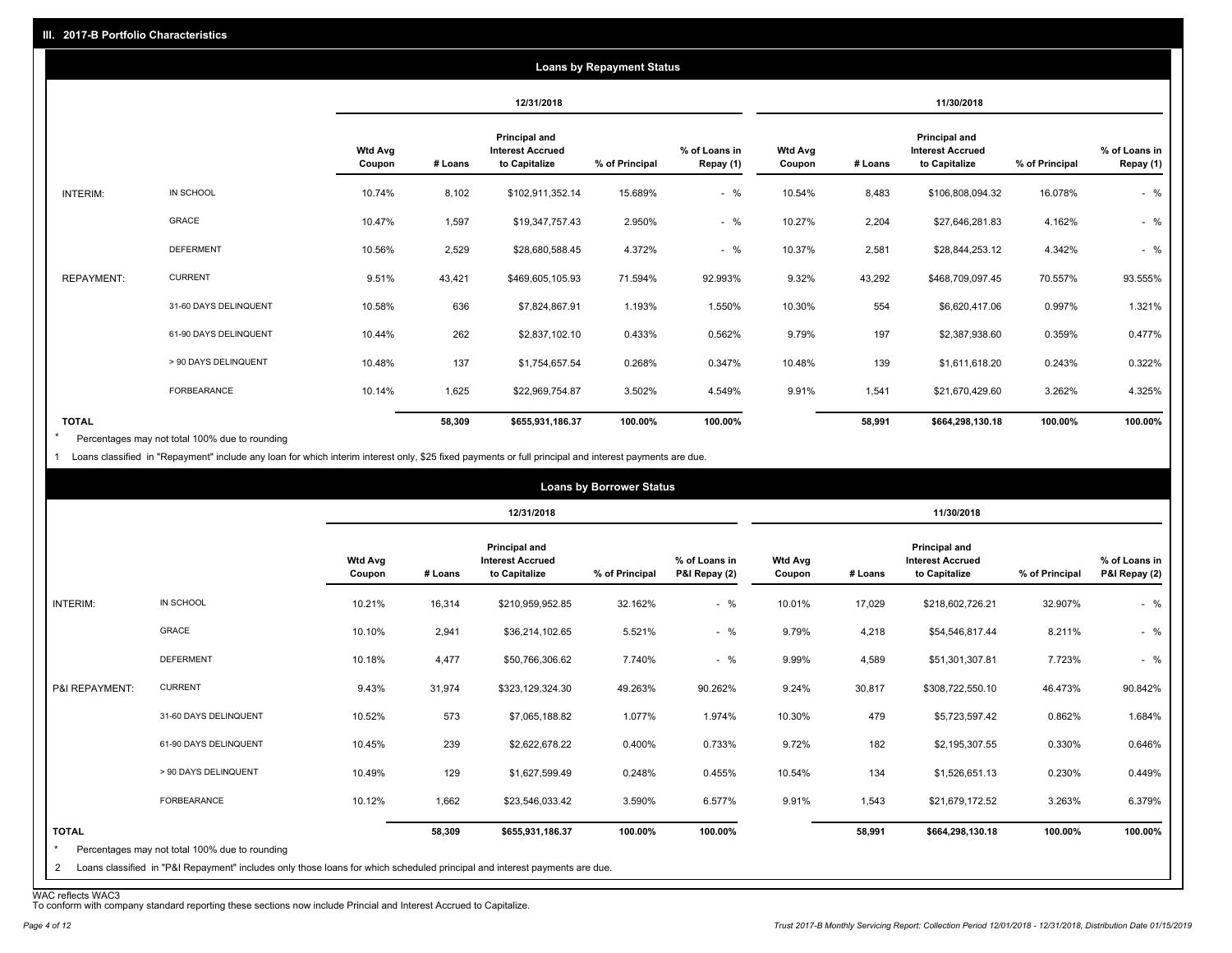|                                                                                 | 12/31/2018       | 11/30/2018       |
|---------------------------------------------------------------------------------|------------------|------------------|
| Pool Balance                                                                    | \$655,931,186.37 | \$664,298,130.18 |
| Total # Loans                                                                   | 58,309           | 58,991           |
| Total # Borrowers                                                               | 55,998           | 56,658           |
| Weighted Average Coupon                                                         | 9.90%            | 9.72%            |
| Weighted Average Remaining Term                                                 | 130.23           | 130.70           |
| Percent of Pool - Cosigned                                                      | 92.2%            | 92.2%            |
| Percent of Pool - Non Cosigned                                                  | 7.8%             | 7.8%             |
| Borrower Interest Accrued for Period                                            | \$5,055,325.12   | \$4,897,014.78   |
| Outstanding Borrower Interest Accrued                                           | \$42,055,185.20  | \$44,068,000.07  |
|                                                                                 |                  |                  |
| Gross Principal Realized Loss - Periodic *                                      | \$394,064.39     | \$383,103.27     |
| Gross Principal Realized Loss - Cumulative *                                    | \$4,709,680.63   | \$4,315,616.24   |
| Recoveries on Realized Losses - Periodic                                        | \$45,836.94      | \$61,675.58      |
| Recoveries on Realized Losses - Cumulative                                      | \$473,094.56     | \$427,257.62     |
| Net Losses - Periodic                                                           | \$348,227.45     | \$321,427.69     |
| Net Losses - Cumulative                                                         | \$4,236,586.07   | \$3,888,358.62   |
| Non-Cash Principal Activity - Capitalized Interest                              | \$4,013,437.91   | \$7,671,710.44   |
| Since Issued Total Constant Prepayment Rate (CPR) (1)                           | 9.79%            | 9.62%            |
| Loan Substitutions                                                              | \$0.00           | \$0.00           |
| <b>Cumulative Loan Substitutions</b>                                            | \$0.00           | \$0.00           |
| <b>Unpaid Servicing Fees</b>                                                    | \$0.00           | \$0.00           |
| <b>Unpaid Administration Fees</b>                                               | \$0.00           | \$0.00           |
| <b>Unpaid Carryover Servicing Fees</b>                                          | \$0.00           | \$0.00           |
| Note Interest Shortfall                                                         | \$0.00           | \$0.00           |
| Loans in Modification                                                           | \$15,535,426.81  | \$14,773,211.06  |
| % of Loans in Modification as a % of Loans in Repayment (P&I)                   | 4.65%            | 4.64%            |
|                                                                                 |                  |                  |
|                                                                                 |                  |                  |
|                                                                                 |                  |                  |
| % Annualized Gross Principal Realized Loss - Periodic as a %                    |                  |                  |
| of Loans in Repayment (P&I) * 12                                                | 1.41%            | 1.44%            |
|                                                                                 |                  |                  |
| % Gross Principal Realized Loss - Cumulative as a % of<br>Original Pool Balance |                  |                  |
|                                                                                 | 0.63%            | 0.58%            |
|                                                                                 |                  |                  |

\* In accordance with the Servicer's current policies and procedures, after September 1, 2017 loans subject to bankruptcy claims generally will not be reported as a charged-off unless and until they are delinquent for 120 d

(1) For additional information, see 'Since Issued CPR Methodology' found on page 11 of this report.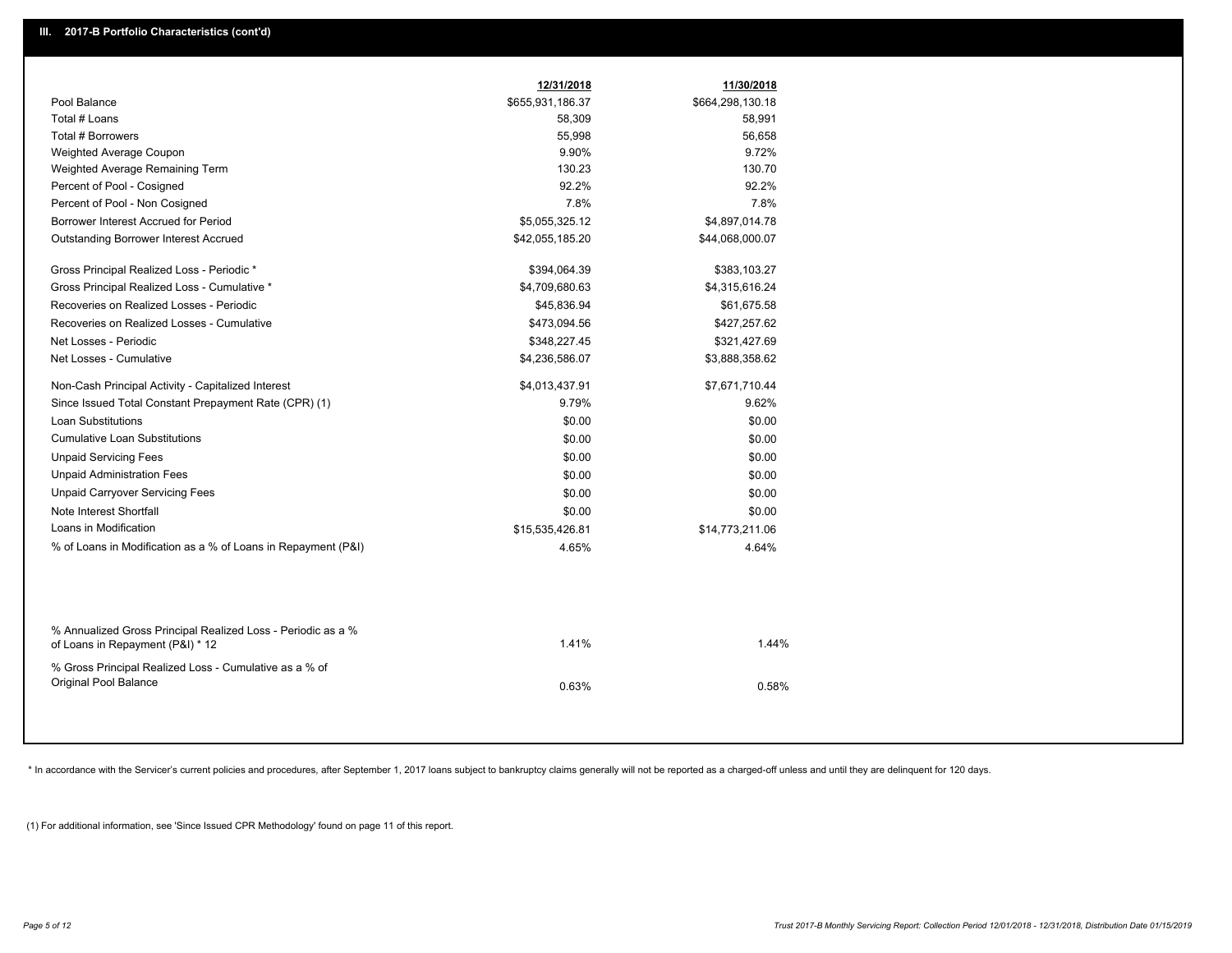#### **Loan Program**  A

|                                    | Weighted<br><b>Average Coupon</b> | # LOANS | <b>\$ AMOUNT</b> | $%$ *     |
|------------------------------------|-----------------------------------|---------|------------------|-----------|
| - Smart Option Interest-Only Loans | 8.77%                             | 13,905  | \$126,670,763.39 | 19.312%   |
| - Smart Option Fixed Pay Loans     | 9.85%                             | 14,557  | \$200,434,895.95 | 30.557%   |
| - Smart Option Deferred Loans      | 10.21%                            | 29.847  | \$328,825,527.03 | 50.131%   |
| - Other Loan Programs              | $0.00\%$                          | 0       | \$0.00           | $0.000\%$ |
| <b>Total</b>                       | 9.82%                             | 58,309  | \$655,931,186.37 | 100.000%  |

\* Percentages may not total 100% due to rounding

B

C

**Index Type**

|                       | Weighted<br><b>Average Coupon</b> | # LOANS | <b>\$ AMOUNT</b> | $%$ *    |
|-----------------------|-----------------------------------|---------|------------------|----------|
| - Fixed Rate Loans    | 8.91%                             | 11.746  | \$143,562,468.27 | 21.887%  |
| - LIBOR Indexed Loans | 10.08%                            | 46,563  | \$512,368,718.10 | 78.113%  |
| - Other Index Rates   | $0.00\%$                          |         | \$0.00           | 0.000%   |
| Total                 | 9.82%                             | 58,309  | \$655,931,186.37 | 100.000% |

\* Percentages may not total 100% due to rounding

### **Weighted Average Recent FICO**

| # LOANS | <b>\$ AMOUNT</b> | %        |
|---------|------------------|----------|
| 3,639   | \$36,988,051.21  | 5.639%   |
| 3,423   | \$36,253,628.18  | 5.527%   |
| 6,802   | \$74,939,249.22  | 11.425%  |
| 13,377  | \$152,732,817.75 | 23.285%  |
| 31,059  | \$354,889,209.54 | 54.105%  |
| 9       | \$128,230.47     | 0.020%   |
| 58,309  | \$655,931,186.37 | 100.000% |
|         |                  |          |
|         |                  |          |

WAC reflects WAC3

To conform with company standard reporting these sections now include Princial and Interest Accrued to Capitalize.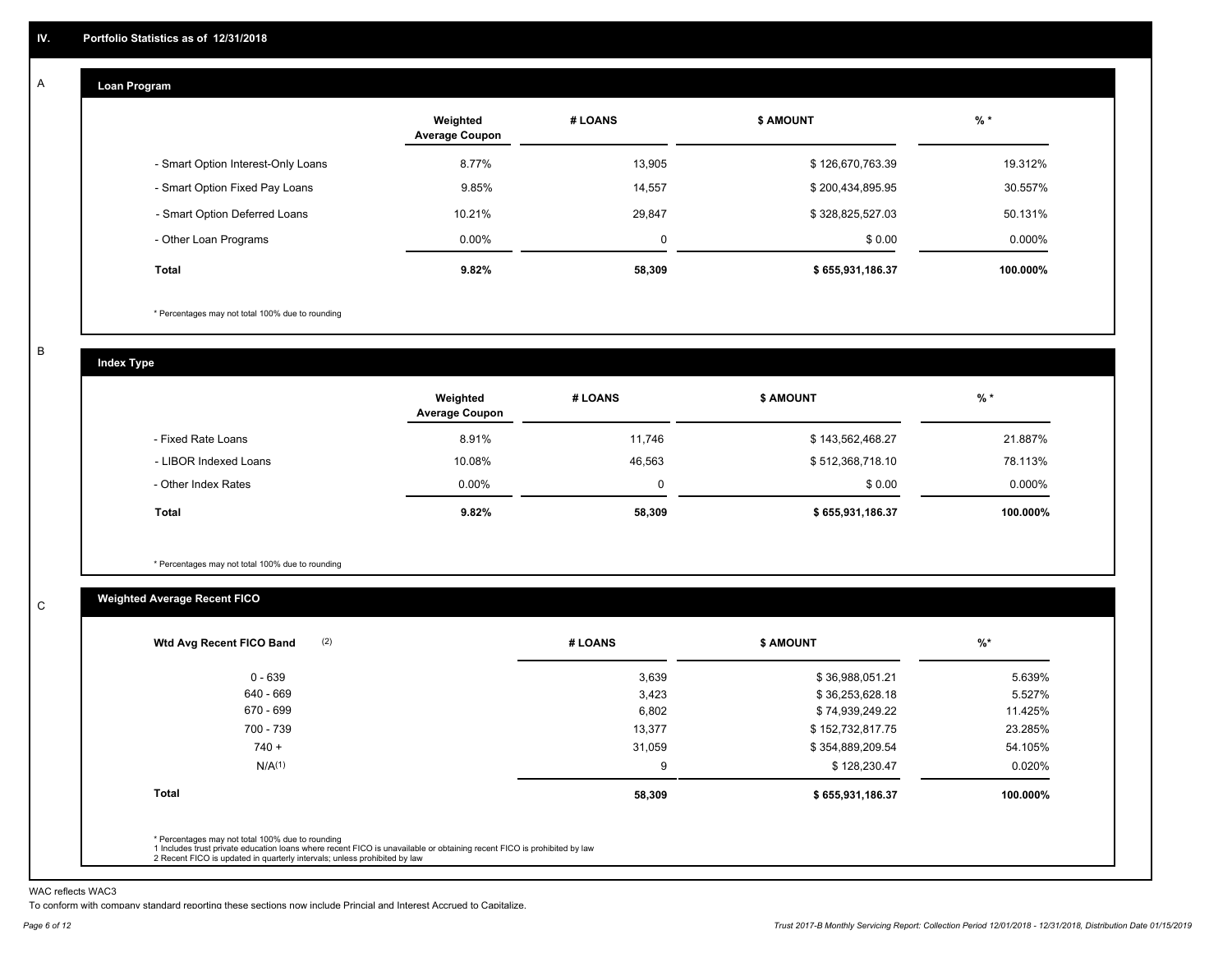| V. | 2017-B Reserve Account, Principal Distribution, and R-2 Certificate Calculations                                                                                                                   |                           |  |
|----|----------------------------------------------------------------------------------------------------------------------------------------------------------------------------------------------------|---------------------------|--|
| А. | <b>Reserve Account</b>                                                                                                                                                                             |                           |  |
|    | Specified Reserve Account Balance                                                                                                                                                                  | \$1,891,480.00            |  |
|    | Actual Reserve Account Balance                                                                                                                                                                     | \$1,891,480.00            |  |
| В. | <b>Principal Distribution Amount</b>                                                                                                                                                               |                           |  |
|    | Class A Notes Outstanding<br>i.                                                                                                                                                                    | \$489,377,277.91          |  |
|    | Pool Balance<br>ii.                                                                                                                                                                                | \$655,931,186.37          |  |
|    | iii.<br>First Priority Principal Distribution Amount (i - ii)                                                                                                                                      | \$0.00                    |  |
|    | Class A and B Notes Outstanding<br>iv.                                                                                                                                                             | \$539,377,277.91          |  |
|    | First Priority Principal Distribution Amount<br>ν.                                                                                                                                                 | \$0.00                    |  |
|    | Pool Balance<br>vi.                                                                                                                                                                                | \$655,931,186.37          |  |
|    | Specified Overcollateralization Amount<br>vii.                                                                                                                                                     | \$196,779,355.91          |  |
|    | Regular Principal Distribution Amount (if (iv > 0, (iv - v) - (vi - vii))<br>viii.                                                                                                                 | \$80,225,447.45           |  |
|    | Pool Balance<br>ix.                                                                                                                                                                                | \$655,931,186.37          |  |
|    | 10% of Initial Pool Balance<br>х.                                                                                                                                                                  | \$74,820,443.74           |  |
|    | First Priority Principal Distribution Amount<br>xi.                                                                                                                                                | \$0.00                    |  |
|    | Regular Principal Distribution Amount<br>xii.                                                                                                                                                      | \$80,225,447.45           |  |
|    | Available Funds (after payment of waterfall items A through I)<br>xiii.                                                                                                                            | \$0.00                    |  |
|    | xiv. Additional Principal Distribution Amount (if(vi <= x,min(xiii, vi - xi - xii)))                                                                                                               | \$0.00                    |  |
| C. | R-2 Certificate                                                                                                                                                                                    |                           |  |
|    | <b>Previous Notional Balance</b>                                                                                                                                                                   | \$45,942,940.00           |  |
|    | Shortfall of Principal                                                                                                                                                                             | \$0.00                    |  |
|    | Shortfall of Interest                                                                                                                                                                              | \$0.00                    |  |
|    | <b>Current Notional Balance</b><br>Excess Distribution Allocated (1)                                                                                                                               | \$45,942,940.00<br>\$0.00 |  |
| D. | R-3 Certificate                                                                                                                                                                                    |                           |  |
|    | <b>Previous Notional Balance</b>                                                                                                                                                                   | \$33,513,979.76           |  |
|    | Remaining Principal Collections (2)                                                                                                                                                                | \$0.00                    |  |
|    | <b>Current Notional Balance</b>                                                                                                                                                                    | \$33,119,915.37           |  |
|    | 1. Until the notional amount of the R-2 Certificate is reduced to zero and if there is excess cash through the distribution available it will be distributed to the R-2 Certificate, otherwise the |                           |  |

amount will be zero

2. Payments will be made after the principal balance of each class of notes has been reduced to zero and the pool balance is less than or equal to the principal balance of the R-3 Certificate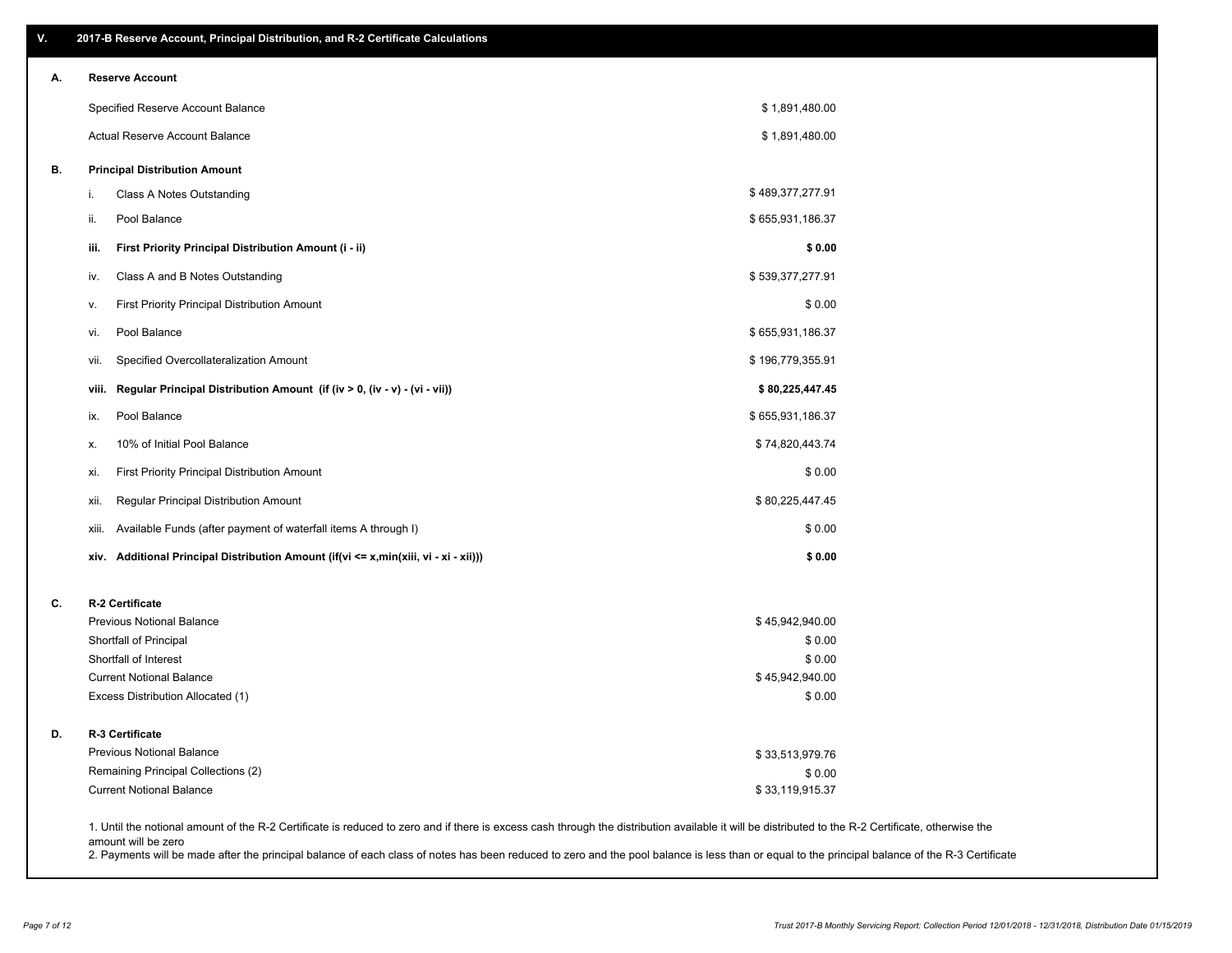|    |                                                         | Paid            | <b>Funds Balance</b> |
|----|---------------------------------------------------------|-----------------|----------------------|
|    |                                                         |                 |                      |
|    | <b>Total Available Funds</b>                            |                 | \$12,760,528.10      |
| A  | <b>Trustee Fees</b>                                     | \$0.00          | \$12,760,528.10      |
| В  | <b>Servicing Fees</b>                                   | \$415,642.79    | \$12,344,885.31      |
| C  | i. Administration Fees                                  | \$8,333.00      | \$12,336,552.31      |
|    | ii. Unreimbursed Administrator Advances plus any Unpaid | \$0.00          | \$12,336,552.31      |
| D  | Class A Noteholders Interest Distribution Amount        | \$1,166,817.06  | \$11,169,735.25      |
| Е  | <b>First Priority Principal Payment</b>                 | \$0.00          | \$11,169,735.25      |
| F. | Class B Noteholders Interest Distribution Amount        | \$145,833.33    | \$11,023,901.92      |
| G  | <b>Reinstatement Reserve Account</b>                    | \$0.00          | \$11,023,901.92      |
| H  | Regular Principal Distribution                          | \$11,023,901.92 | \$0.00               |
|    | <b>Carryover Servicing Fees</b>                         | \$0.00          | \$0.00               |
| J  | Additional Principal Distribution Amount                | \$0.00          | \$0.00               |
| ĸ  | Unpaid Expenses of Trustee                              | \$0.00          | \$0.00               |
| L  | Unpaid Expenses of Administrator                        | \$0.00          | \$0.00               |
| м  | i. Remaining Funds to the R-1 Certificateholder(s)      | \$0.00          | \$0.00               |
|    | ii. Remaining Funds to the R-2 Certificateholder(s)     | \$0.00          | \$0.00               |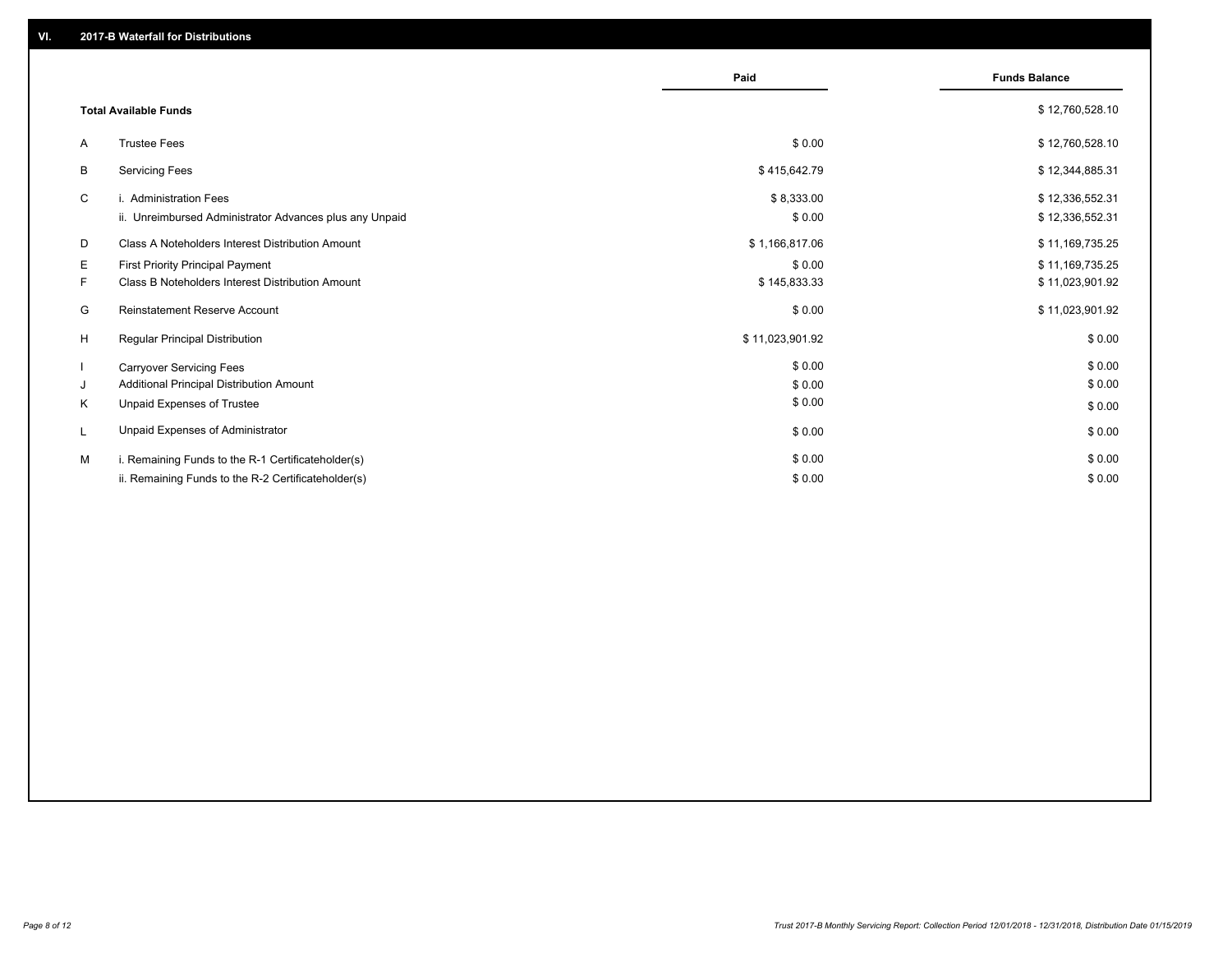| <b>Distribution Amounts</b>                                |                         |                         |                         |
|------------------------------------------------------------|-------------------------|-------------------------|-------------------------|
|                                                            | A <sub>1</sub>          | A2A                     | A <sub>2</sub> B        |
| Cusip/Isin                                                 | 83189DAA8               | 83189DAB6               | 83189DAC4               |
| <b>Beginning Balance</b>                                   | \$89,377,277.91         | \$268,000,000.00        | \$132,000,000.00        |
| Index                                                      | <b>LIBOR</b>            | <b>FIXED</b>            | <b>LIBOR</b>            |
| Spread/Fixed Rate                                          | 0.27%                   | 2.82%                   | 0.75%                   |
| Record Date (Days Prior to Distribution)                   | 1 NEW YORK BUSINESS DAY | 1 NEW YORK BUSINESS DAY | 1 NEW YORK BUSINESS DAY |
| <b>Accrual Period Begin</b>                                | 12/17/2018              | 12/15/2018              | 12/17/2018              |
| <b>Accrual Period End</b>                                  | 1/15/2019               | 1/15/2019               | 1/15/2019               |
| Daycount Fraction                                          | 0.08055556              | 0.08333333              | 0.08055556              |
| Interest Rate*                                             | 2.72513%                | 2.82000%                | 3.20513%                |
| <b>Accrued Interest Factor</b>                             | 0.002195244             | 0.002350000             | 0.002581910             |
| <b>Current Interest Due</b>                                | \$196,204.90            | \$629,800.00            | \$340,812.16            |
| Interest Shortfall from Prior Period Plus Accrued Interest | $\mathsf{\$}$ -         | $\mathsf{\$}$ -         | $\mathsf{\$}$ -         |
| <b>Total Interest Due</b>                                  | \$196,204.90            | \$629,800.00            | \$340,812.16            |
| <b>Interest Paid</b>                                       | \$196,204.90            | \$629,800.00            | \$340,812.16            |
| <b>Interest Shortfall</b>                                  | $\mathsf{\$}$ -         | $\mathsf{\$}$ -         | $$ -$                   |
| <b>Principal Paid</b>                                      | \$11,023,901.92         | $\mathsf{\$}$ -         | $$ -$                   |
| <b>Ending Principal Balance</b>                            | \$78,353,375.99         | \$268,000,000.00        | \$132,000,000.00        |
| Paydown Factor                                             | 0.048778327             | 0.000000000             | 0.000000000             |
| <b>Ending Balance Factor</b>                               | 0.346696354             | 1.000000000             | 1.000000000             |

\* Pay rates for Current Distribution. For the interest rates applicable to the next distribution date, please see https://www.salliemae.com/about/investors/data/SMBabrate.txt.

**VII. 2017-B Distributions**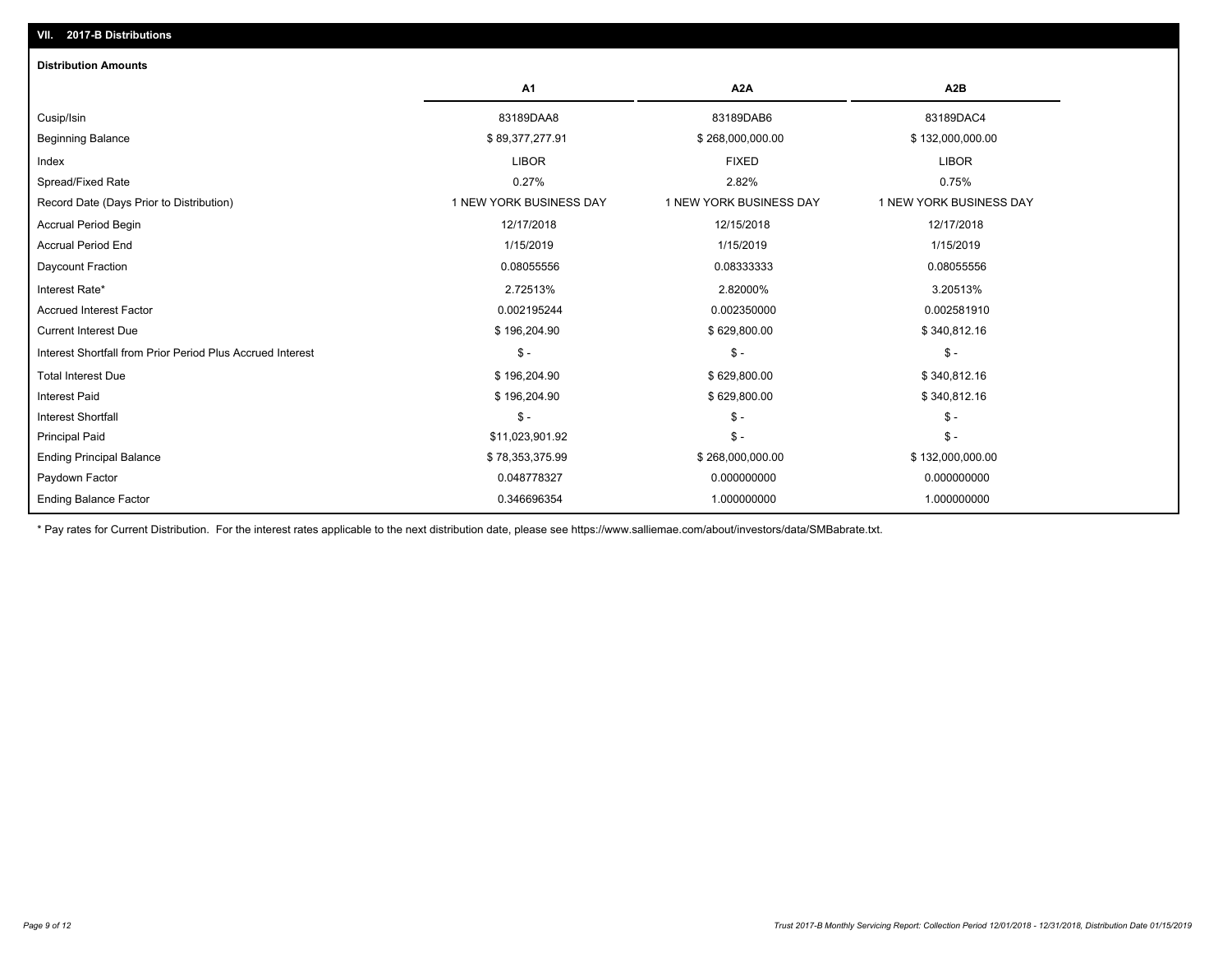| VII. 2017-B Distributions                                  |                         |
|------------------------------------------------------------|-------------------------|
| <b>Distribution Amounts</b>                                |                         |
|                                                            | в                       |
| Cusip/Isin                                                 | 83189DAD2               |
| <b>Beginning Balance</b>                                   | \$50,000,000.00         |
| Index                                                      | <b>FIXED</b>            |
| Spread/Fixed Rate                                          | 3.50%                   |
| Record Date (Days Prior to Distribution)                   | 1 NEW YORK BUSINESS DAY |
| Accrual Period Begin                                       | 12/15/2018              |
| <b>Accrual Period End</b>                                  | 1/15/2019               |
| Daycount Fraction                                          | 0.08333333              |
| Interest Rate*                                             | 3.50000%                |
| <b>Accrued Interest Factor</b>                             | 0.002916667             |
| <b>Current Interest Due</b>                                | \$145,833.33            |
| Interest Shortfall from Prior Period Plus Accrued Interest | $$ -$                   |
| <b>Total Interest Due</b>                                  | \$145,833.33            |
| Interest Paid                                              | \$145,833.33            |
| Interest Shortfall                                         | $\frac{1}{2}$           |
| <b>Principal Paid</b>                                      | $$ -$                   |
| <b>Ending Principal Balance</b>                            | \$50,000,000.00         |
| Paydown Factor                                             | 0.000000000             |
| Ending Balance Factor                                      | 1.000000000             |

\* Pay rates for Current Distribution. For the interest rates applicable to the next distribution date, please see https://www.salliemae.com/about/investors/data/SMBabrate.txt.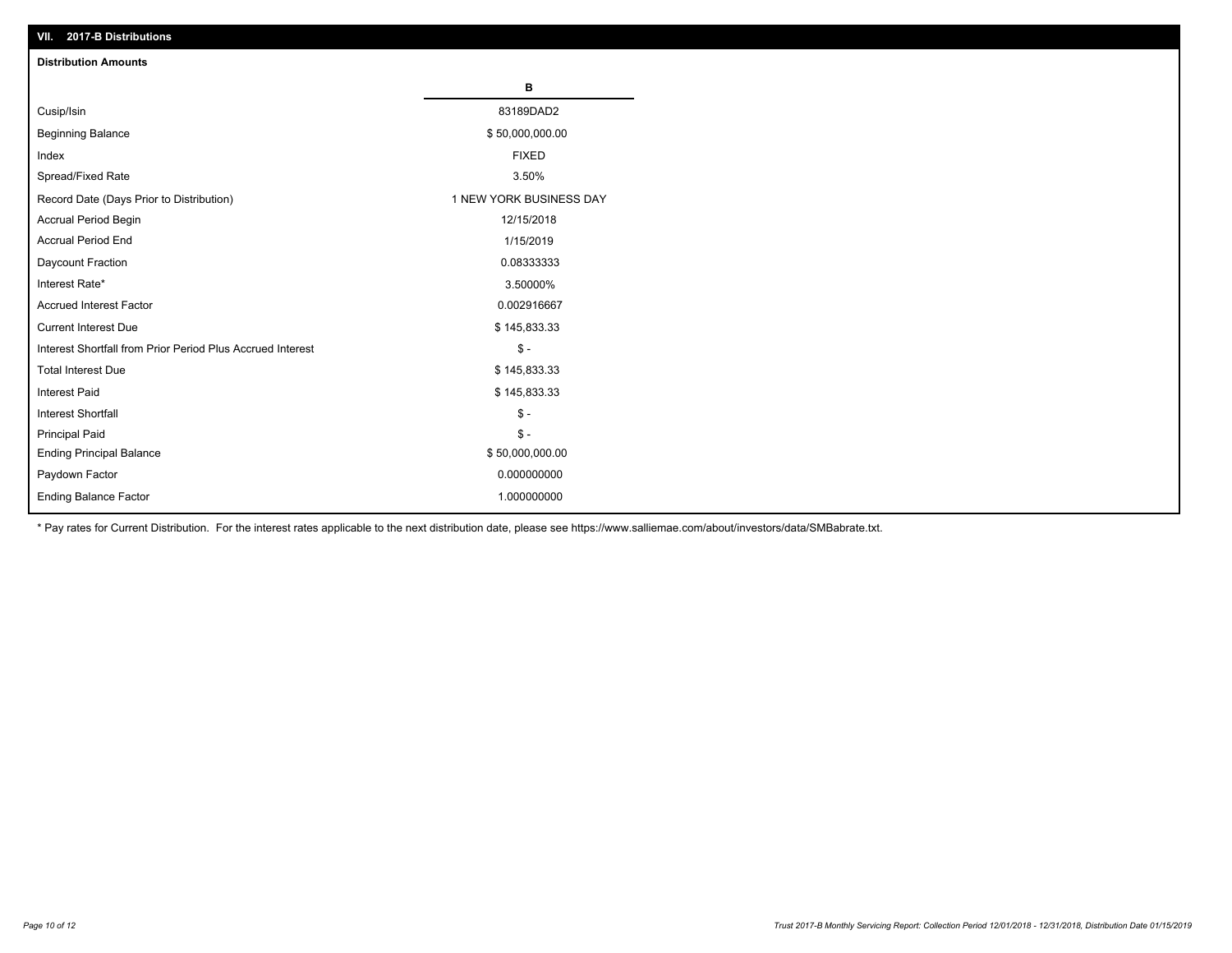#### **Since Issued Total CPR**

$$
\text{total CPR} = 1 - \left(\frac{APB}{PPB}\right)^{\left(\frac{12}{MSC}\right)}
$$

APB = Actual period-end Pool Balance PPB = Projected period-end Pool Balance assuming no prepayments and no defaults Pool Balance = Sum(Principal Balance + Interest Accrued to Capitalize Balance) MSC = Months Since Cut-Off

#### **Since-Issued Total Constant Prepayment Rate (CPR)**

Since-Issued Total CPR measures prepayments, both voluntary and involuntary, for a trust student loan pool over the life of a transaction. For each trust distribution, the actual month-end pool balance is compared against a month-end pool balance originally projected at issuance assuming no prepayments and defaults. For purposes of Since-Issued Total CPR calculations, projected period end pool balance assumes in-school status loans have up to a six month grace period before moving to repayment, grace status loans remain in grace status until their status end date and then to move to full principal and interest repayment, loans subject to interim interest or fixed payments during their in-school and grace period continue paying interim interest or fixed payments until full principal and interest repayment begins, all other trust loans are in full principal and interest repayment status, and that no trust loan in full principal and interest repayment moves from full principal and interest repayment status to any other status.

#### **Weighted Average Coupon**

*WAC1 = APB* ((*CIR*)\*(*APB*))

*WAC2 = APB*



APB = Actual period-end Pool Balance

CIR = Average of the Contractual Interest Rate (1)

APCL = Average of the Applicable Interest Rate (2)

ACTL = Average of the Actual Interest Rate (3)

#### **Weighted Average Coupon (WAC)**

(1) Contractual Interest Rate represents the interest rate indicated in the Promissory Note

(2) Appliclable Interest Rate represents the interest rate after rate reductions, if applicable, are applied

(3) Actual Interest Rate represents the interest rate when borrower incentive programs and rate reductions, if applicable, are applied